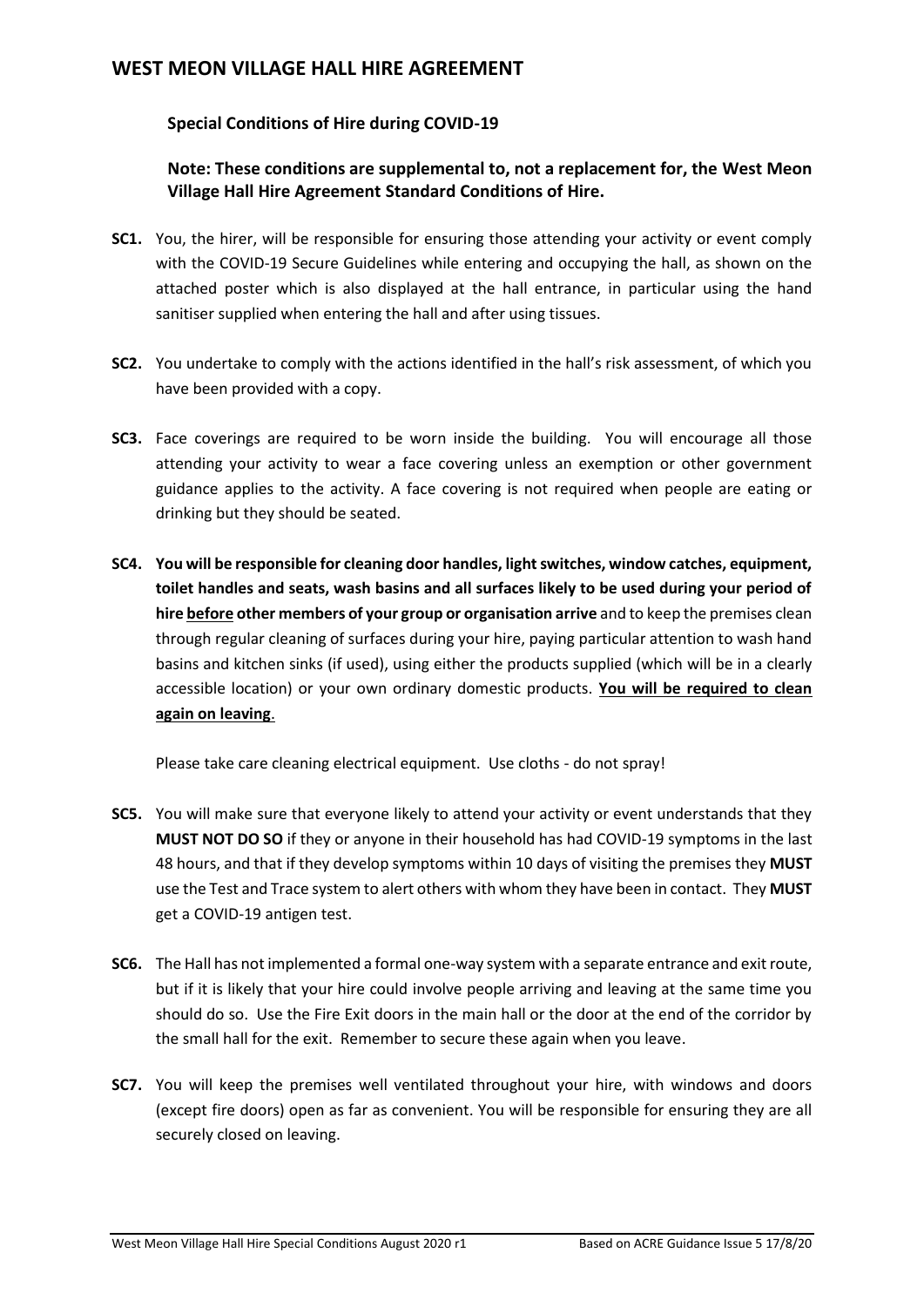# **WEST MEON VILLAGE HALL HIRE AGREEMENT**

- **SC8.** You will ensure that numbers in the hall do not exceed government guidelines applicable on the day of hire. The current maximum capacity allowed is 25 people in the Main Hall, or 8 people in the Small Hall, in order that social distancing can be maintained. You will ensure that everyone attending maintains 2m social distancing while waiting to enter the premises, observes the one-way system within the premises, and as far as possible observes social distancing of 1m plus mitigation measures when using more confined areas (e.g. moving and stowing equipment, accessing toilets) which should be kept as brief as possible.
- **SC9.** You will make sure that no more than one person uses each suite of toilets at any one time. The doors will be wedged open so please leave them like that.
- **SC10.** You are responsible for ensuring that the toilets are not used by anyone who is not part of your hiring group, e.g. walkers, other users of the car park or recreation ground. You will monitor this as well as you can and keep anyone not in your hiring group from entering the hall.
- **SC11.** You will take particular care to ensure that social distancing is maintained for any persons aged 70 or over or likely to be clinically more vulnerable to COVID-19, including for example keeping a 2m distance around them when going in and out of rooms and ensuring they can access the toilets or other confined areas without others being present. For some people, passing another person in a confined space is less risky, but for older people that should be avoided.
- **SC12.** You will position furniture or the arrangement of the room as far as possible to facilitate social distancing of 2m between individual people or groups of up to two households or 1m with mitigation measures such as: seating side by side, with at least one empty chair between each person or household group, rather than face-to-face, and good ventilation. If tables are being used, you will place them so as to maintain social distancing across the table between people from different household groups who are face-to-face e.g. using a wide U-shape.
- **SC13.** If you are using the hall for indoor exercise or a performance you must follow the instructions and guidelines of the relevant governing body for the sport or activity with particular regard to distancing, ventilation and equipment.
- **SC14.** You are asked to keep a record of the name and contact telephone number or email of all those who attend your event for a period of 3 weeks after the event and provide the record to NHS Track and trace if required.
- **SC15.** You will be responsible for the disposal of all rubbish created during your hire including emptying all of the bins and replacing the bin liners. All waste bags should be placed in the large red bin outside.
- **SC16.** You will encourage users to bring their own drinks and food if necessary. **The hall kitchen is closed and is not to be used, nor are any of the contents to be touched with the exception of**